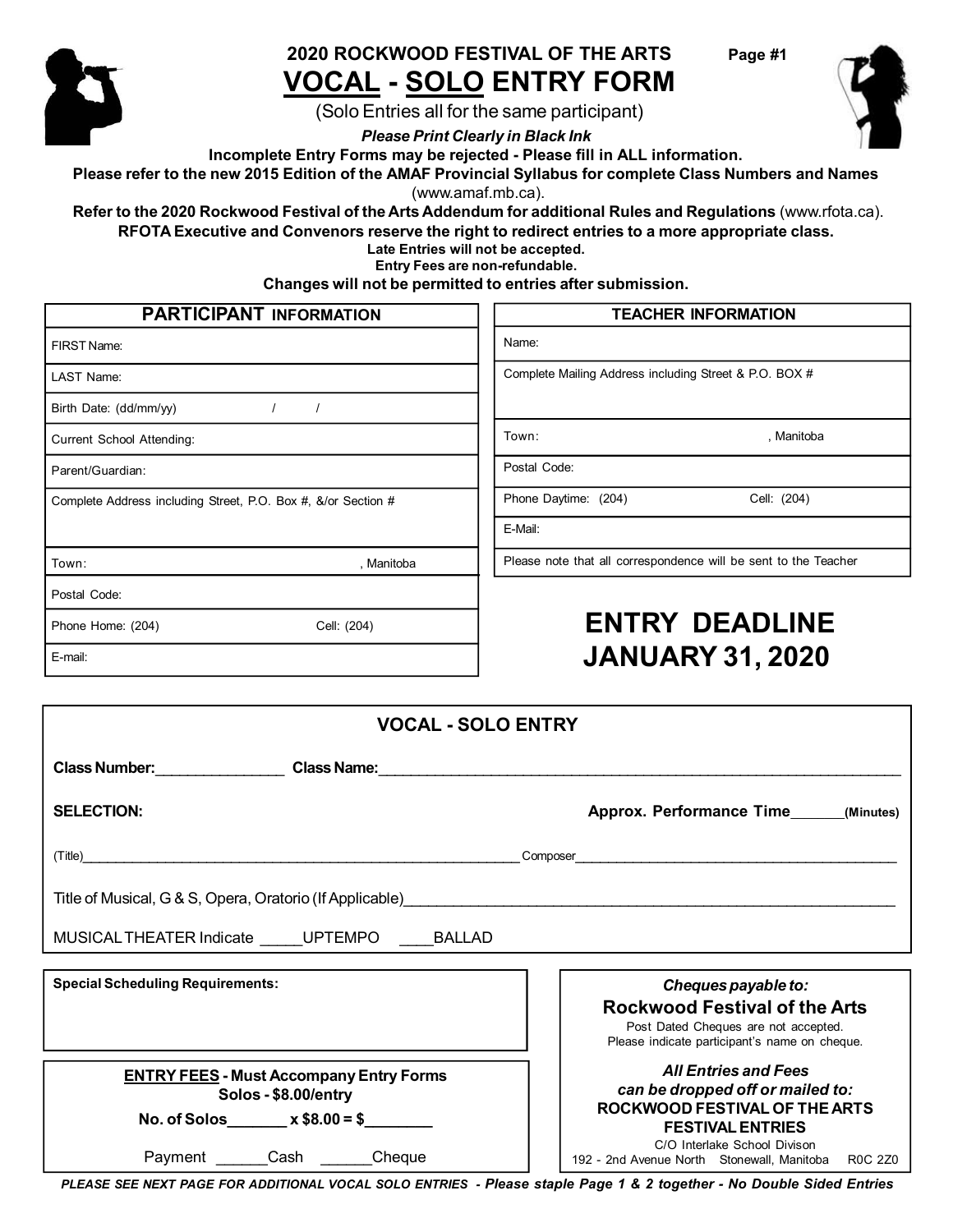|                                                                                                                                                                           |  | <b>VOCAL - SOLO ENTRY</b> |  |                                                                                                                                                                           |  |
|---------------------------------------------------------------------------------------------------------------------------------------------------------------------------|--|---------------------------|--|---------------------------------------------------------------------------------------------------------------------------------------------------------------------------|--|
|                                                                                                                                                                           |  |                           |  |                                                                                                                                                                           |  |
| <b>SELECTION:</b>                                                                                                                                                         |  |                           |  | Approx. Performance Time______(Minutes)                                                                                                                                   |  |
|                                                                                                                                                                           |  |                           |  |                                                                                                                                                                           |  |
| Title of Musical, G & S, Opera, Oratorio (If Applicable) [2010] [2010] [2010] [2010] [2010] [2010] [2010] [2010                                                           |  |                           |  |                                                                                                                                                                           |  |
| MUSICAL THEATER Indicate _____ UP TEMPO _____ BALLAD                                                                                                                      |  |                           |  |                                                                                                                                                                           |  |
|                                                                                                                                                                           |  | <b>VOCAL - SOLO ENTRY</b> |  |                                                                                                                                                                           |  |
|                                                                                                                                                                           |  |                           |  |                                                                                                                                                                           |  |
| <b>SELECTION:</b>                                                                                                                                                         |  |                           |  | Approx. Performance Time______(Minutes)                                                                                                                                   |  |
|                                                                                                                                                                           |  |                           |  |                                                                                                                                                                           |  |
| Title of Musical, G & S, Opera, Oratorio (If Applicable)<br>2020 - 2020 - 2020 - 2020 - 2020 - 2020 - 2020 - 2020 - 2021 - 2021 - 2021 - 2021 - 2021 - 2021 - 2021 - 2021 |  |                           |  |                                                                                                                                                                           |  |
| MUSICALTHEATER Indicate _____UPTEMPO ___ BALLAD                                                                                                                           |  |                           |  |                                                                                                                                                                           |  |
|                                                                                                                                                                           |  | <b>VOCAL - SOLO ENTRY</b> |  |                                                                                                                                                                           |  |
|                                                                                                                                                                           |  |                           |  |                                                                                                                                                                           |  |
| <b>SELECTION:</b>                                                                                                                                                         |  |                           |  | Approx. Performance Time______(Minutes)                                                                                                                                   |  |
| (Title)                                                                                                                                                                   |  |                           |  |                                                                                                                                                                           |  |
|                                                                                                                                                                           |  |                           |  | Title of Musical, G & S, Opera, Oratorio (If Applicable)<br>2020 - 2020 - 2020 - 2020 - 2020 - 2020 - 2020 - 2020 - 2020 - 2020 - 2020 - 2020 - 2020 - 2020 - 2020 - 2020 |  |
| MUSICAL THEATER Indicate UP TEMPO BALLAD                                                                                                                                  |  |                           |  |                                                                                                                                                                           |  |
|                                                                                                                                                                           |  | <b>VOCAL - SOLO ENTRY</b> |  |                                                                                                                                                                           |  |
|                                                                                                                                                                           |  |                           |  |                                                                                                                                                                           |  |
| <b>SELECTION:</b>                                                                                                                                                         |  |                           |  | Approx. Performance Time (Minutes)                                                                                                                                        |  |
|                                                                                                                                                                           |  |                           |  |                                                                                                                                                                           |  |
|                                                                                                                                                                           |  |                           |  | Title of Musical, G & S, Opera, Oratorio (If Applicable)<br>2022 - 2022 - 2022 - 2022 - 2022 - 2022 - 2022 - 2022 - 2023 - 2024 - 2024 - 2024 - 2022 - 2023 - 2024 - 2022 |  |
| MUSICAL THEATER Indicate _____ UP TEMPO _____ BALLAD                                                                                                                      |  |                           |  |                                                                                                                                                                           |  |
| <b>VOCAL - SOLO ENTRY</b>                                                                                                                                                 |  |                           |  |                                                                                                                                                                           |  |
|                                                                                                                                                                           |  |                           |  |                                                                                                                                                                           |  |
| <b>SELECTION:</b>                                                                                                                                                         |  |                           |  | Approx. Performance Time______(Minutes)                                                                                                                                   |  |
|                                                                                                                                                                           |  |                           |  | (Title) Composer Composer Composer Composer Composer Composer Composer Composer Composer Composer Composer Composer                                                       |  |
|                                                                                                                                                                           |  |                           |  | Title of Musical, G & S, Opera, Oratorio (If Applicable) <b>Contained a Control of Musical Activities</b> Control of A                                                    |  |
| MUSICAL THEATER Indicate _____ UP TEMPO _____ BALLAD                                                                                                                      |  |                           |  |                                                                                                                                                                           |  |